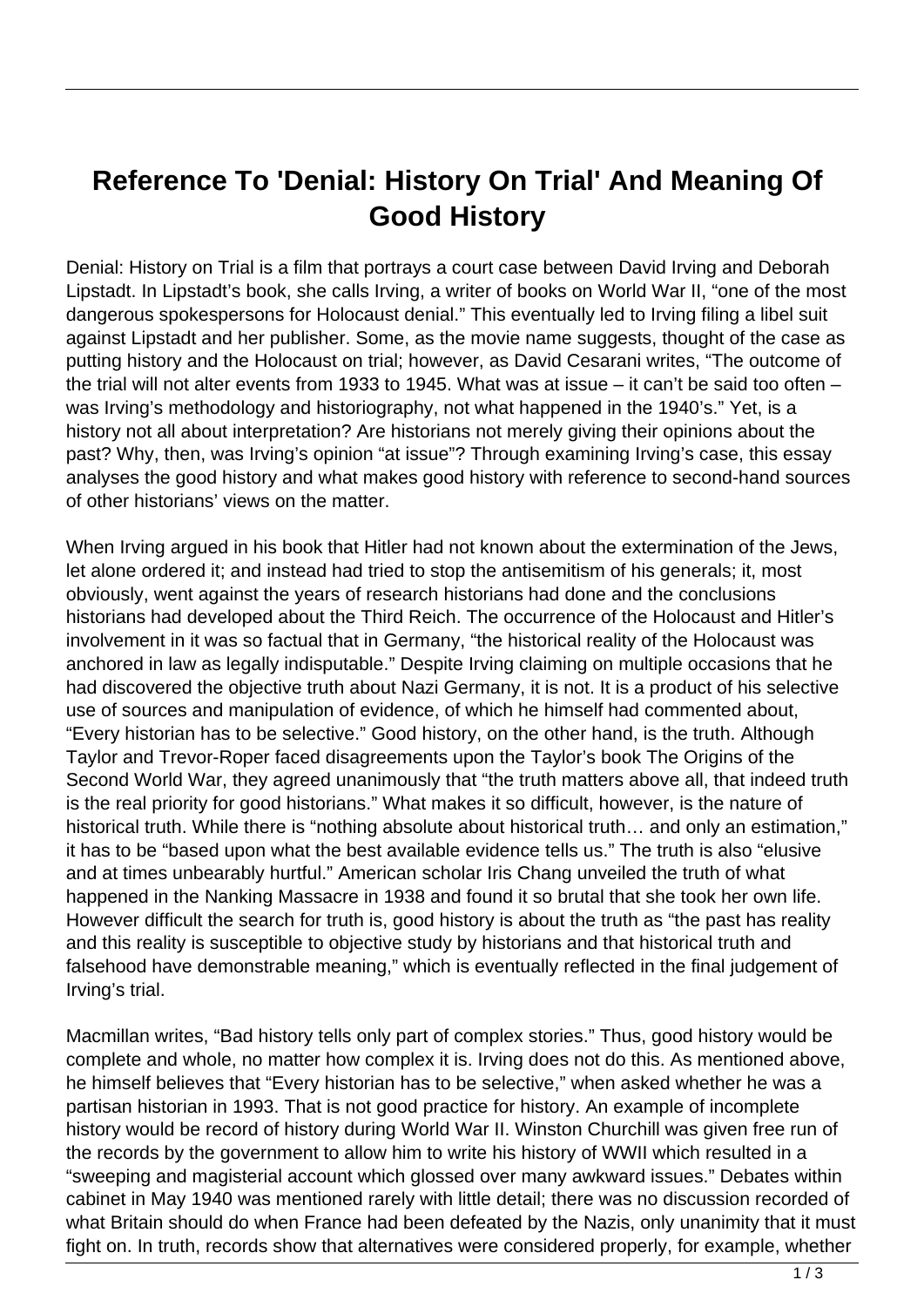Mussolini was willing to negotiate peace. Histories "were not meant to whitewash the record." Good histories painted a complex and whole picture, where things are seldom absolutely black or absolutely white. Too often does bad history "make a sweeping generalisation for which there is not adequate evidence and ignore awkward facts that do not fit." Macmillan raises an example where the Treaty of Versailles made between the Allies and Germany was thought to be the reason for World War II, which actually overlooked several factors such as treatment were not as severe as Germans claimed and many and Americans later thought; reparations were cancelled by Hitler when he came to power while the financial problems in the 1920s in Germany were a result of the Weimar Republic's fiscal policies. Good historians do not ignore these loopholes which do not fit into their arguments; and instead, consider the past in all its complexity.

Although history has to be whole, it would be immensely difficult to read over every single origin source as the material historians have to deal with is so vast and research is ever so timeconsuming and financially demanding. Therefore, historians should "rely on each other's work". It is an important part of the process of historical research. There is fault in only considering first-hand sources, which Irving did during his research of the Third Reich, as "the idea that those who actually took part in great events or lived through particular times have a superior understanding to those who come later is a deeply held yet wrong-headed one." "Being there does not necessarily give greater insight into events," and taking Macmillan's own experience into account, she was alive during the Cuban missile crisis and only knew of what was reported in the media; she had no idea of the debates in Washington and Moscow about how to deal with the crisis, nor would she have any idea of Kennedy's secret channels of communications with the Soviet. Writing a historical account based on her memories would not provide anywhere near an accurate depiction of the Cuban missile crisis. Moreover, with the advancement in psychological knowledge, it is understood that "memory is not only selective, it is malleable." Primary sources are valuable, but not entirely trustworthy, thus history that is based on solely first-hand sources, as Irving prided himself in, is not ideal. The assertions and judgements made by good historians should always be supported by evidence and argument, with argument being opinions of other historians.

Lipstadt argued that Irving's denial of the Holocaust was the product of political bias and political extremism, which was later vindicated by the court's judgement. Objective history makes good history. Clearly, Irving fails to do this. Lipstadt also argues that Irving, being so familiar with historical evidence, "bends it until it conforms with his ideological learnings and political agenda." This is a serious issue as when biased history is published and the public reads it, non-specialized people who do not have an in-depth knowledge of the subject are likely to believe it, and it is possible that their values, such as definitions of justice and equality, are affected. In Irving's case, without the consideration of the Holocaust being commonly acknowledge, his work, reflecting his antisemitic values and anti-Jewish political agenda, could possibly affect the public's views on Jews. Good historians, therefore, should attempt to put aside their own biases, including political views, to produce objective history.

Writing skill and tone is a crucial factor to good history as well. Writers who "hoped to make money by writing sensational exposes" with history is an example of bad history. Irving could be considered one as he goes against what is publicly and commonly known of the Nazi Regime. His writing tone is criticized by Professor David Cannadine to be "at best casually journalistic and at worst quite exceptionally offensive," which places bias into the writing, making Irving unaccountable as a good historian. Good historians should "want to communicate," in their